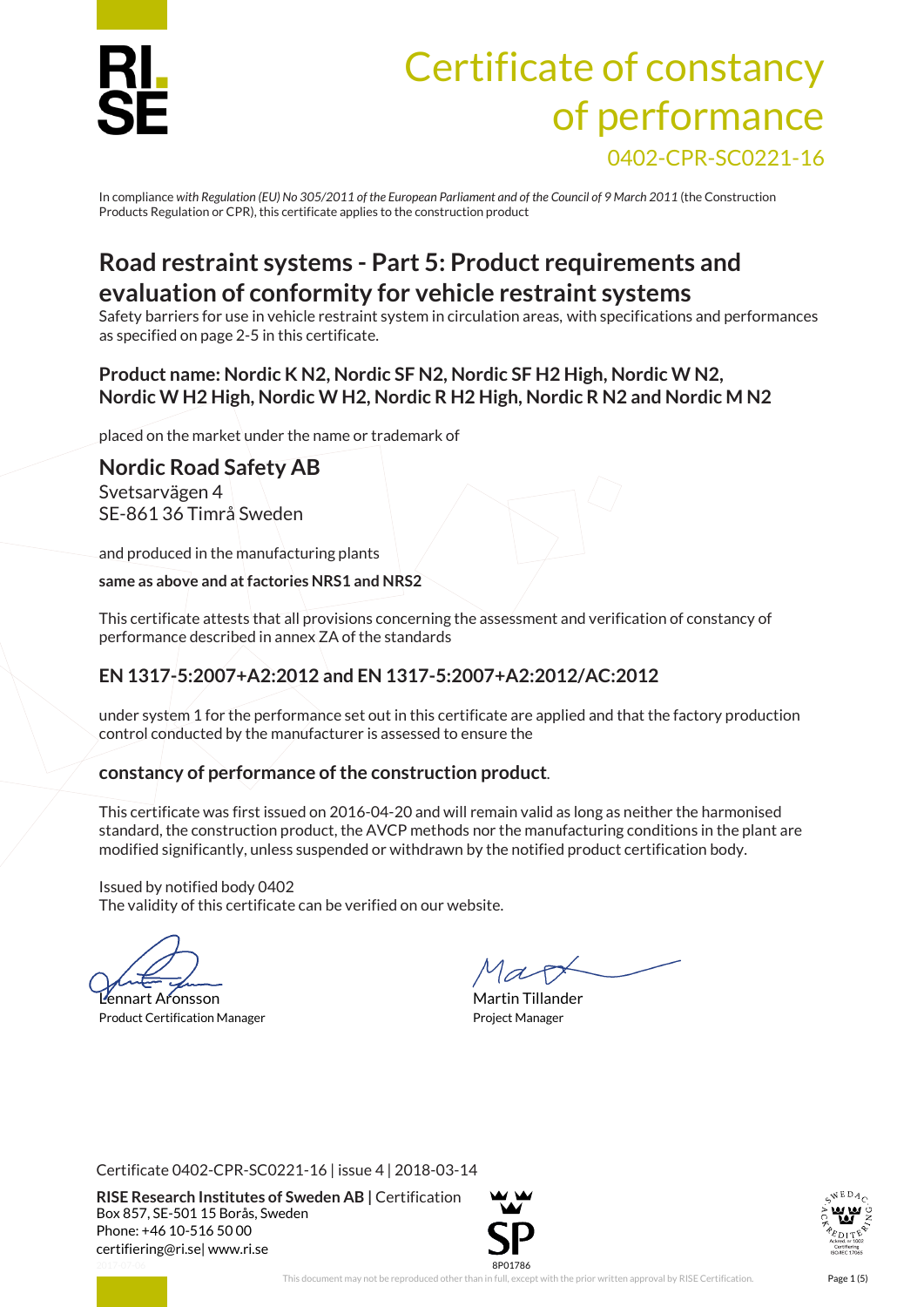

### **Specification**

| <b>Product</b>                          | <b>Description and configuration</b>                                                                                                                        |                                                                                                                       |  |  |  |
|-----------------------------------------|-------------------------------------------------------------------------------------------------------------------------------------------------------------|-----------------------------------------------------------------------------------------------------------------------|--|--|--|
| <b>Nordic KN2</b>                       | Post distance:<br>Height above road surface:<br>Rail:<br>Mounting alternative                                                                               | 2.0 m or 4.0 m<br>0.63 m (total), 0.55 m (centre of rail)<br>K-profile                                                |  |  |  |
| CC 2 m/4m                               | Post embedment:<br>Steel post:                                                                                                                              | min: 0.8 m, acceptable variation 0.8 -1.33 m<br>length: 1420 mm,<br>acceptable variation 1420-1950 mm,                |  |  |  |
|                                         |                                                                                                                                                             | Sigma profile                                                                                                         |  |  |  |
| <b>Nordic SF N2</b><br>CC <sub>4m</sub> | Post distance:<br>Height above road surface:<br>Rail:                                                                                                       | 4.0 <sub>m</sub><br>0.69 m (total), 0.58 m (centre of rail)<br>W- profile                                             |  |  |  |
|                                         | Mounting alternative<br>Post embedment:<br>Steel post:                                                                                                      | min: 0.8 m<br>length: 1445 mm, C- profile                                                                             |  |  |  |
|                                         | Post distance:<br>Height above road surface:<br>Rail:<br>Steel post                                                                                         | 2.0 <sub>m</sub><br>1.2 m/1.4 m (total), 0.58 m (centre of rail)<br>W- profile<br>profile 55 × 55 mm                  |  |  |  |
|                                         | Top Guide:<br>Base plate:<br>Steel tube                                                                                                                     | $120 \times 80 \times 5$ mm<br>$210 \times 210 \times 25$ mm<br>length 1200 mm, Ø 127 × 6 mm                          |  |  |  |
|                                         | Height 1.2 m                                                                                                                                                |                                                                                                                       |  |  |  |
|                                         | Mounting alternative<br>Base plate                                                                                                                          | Edge beam height 100 mm or road level                                                                                 |  |  |  |
| Nordic SF H2 High<br>CC <sub>2m</sub>   | Post embedment in soil:<br>Steel post length:                                                                                                               | min 1.2 m<br>1031, 1131, 1181 mm                                                                                      |  |  |  |
|                                         | Infillings:                                                                                                                                                 | area 1000 × 171, 1120 × 92 mm*<br>placed from centre of post away from road                                           |  |  |  |
|                                         | Height 1.4 m                                                                                                                                                |                                                                                                                       |  |  |  |
|                                         | Mounting alternative<br>Base plate<br>Post embedment in soil:                                                                                               | Edge beam height 100 mm or road level<br>min 1.2 m                                                                    |  |  |  |
|                                         | Steel post length:<br>Infillings:                                                                                                                           | 1231, 1331, 1381 mm<br>area 1000 × 252, 1320 × 82 mm*                                                                 |  |  |  |
|                                         | placed from centre of post away from road<br>*Infillings width can increase in the lower area provided that the working width limit is not exceeded and not |                                                                                                                       |  |  |  |
|                                         | adding stiffness to the parapet.<br>Post distance:                                                                                                          | 2.0 m or 4.0 m                                                                                                        |  |  |  |
| Nordic W <sub>N2</sub>                  | Height above road surface:<br>Rail:                                                                                                                         | 0.70 m (total), 0.55 m (centre of rail)<br>W- profile                                                                 |  |  |  |
| CC 2 m/4m                               | Mounting alternative<br>Post embedment:<br>Steel post:                                                                                                      | min: 0.8 m, acceptable variation 0.8 -1.24 m<br>length: 1420 mm, acceptable variation 1420-<br>1950 mm, Sigma profile |  |  |  |
|                                         | Height above road surface:<br>Post distance:                                                                                                                | 1.2 m (total), 0.575 m (center of rail)<br>2.0 <sub>m</sub>                                                           |  |  |  |
| Nordic W H2 High                        | Steel post base plate: "Test Post" *<br>"CE Post"                                                                                                           | 365 × 340 mm, thickness 25 mm (offset post)<br>210 × 210 mm, thickness 25 mm (center post)                            |  |  |  |
| CC 2.0 m                                | Steel post dimensions:<br>Edge beam height:                                                                                                                 | Square 60 mm, thickness 8 mm Length 1.04 m<br>0.10 <sub>m</sub>                                                       |  |  |  |
|                                         | Steel rail:                                                                                                                                                 | Rectangular $120 \times 80$ mm, thickness 5 mm                                                                        |  |  |  |

Mao

Certificate 0402-CPR-SC0221-16 | issue 4 | 2018-03-14

#### **RISE Research Institutes of Sweden AB |** Certification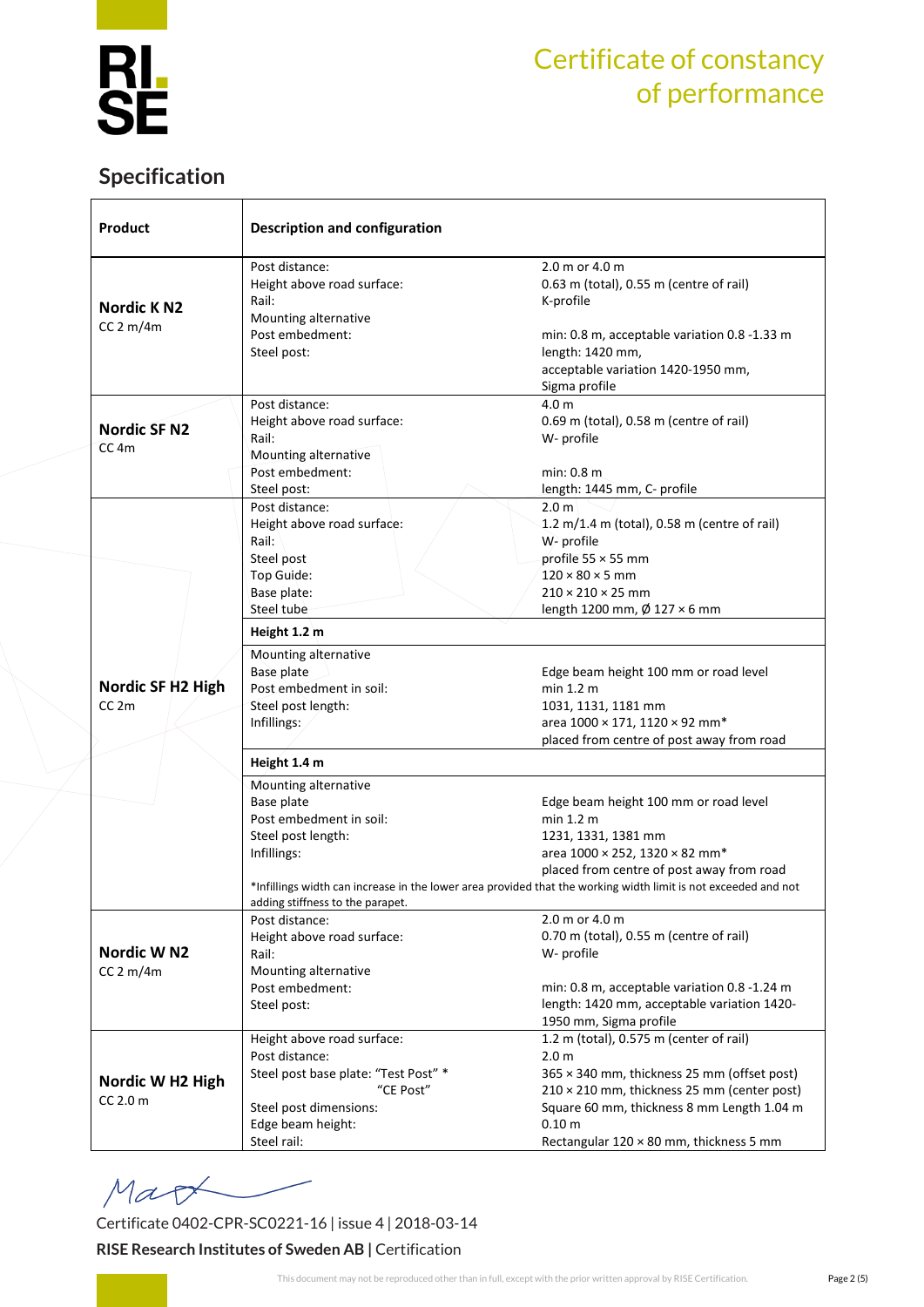

| Product                | <b>Description and configuration</b> |                                                     |  |  |  |
|------------------------|--------------------------------------|-----------------------------------------------------|--|--|--|
|                        | Post distance:                       | 1.8 <sub>m</sub>                                    |  |  |  |
|                        | Height above road surface:           | 1.2 m/1.4 m (total), 0.55 m (centre of rail)        |  |  |  |
|                        | Rail:                                | W- profile                                          |  |  |  |
|                        | Top guide:                           | U-profile                                           |  |  |  |
|                        | Height 1.2 m                         |                                                     |  |  |  |
|                        | Steel post:                          | length: 1040, 1140, 1170 and 1370 mm                |  |  |  |
|                        |                                      | profile: $55 \times 55$ mm                          |  |  |  |
|                        | Mounting alternative                 |                                                     |  |  |  |
|                        | Post embedment in concrete:          | min: 0.28 m                                         |  |  |  |
|                        | Post embedment in soil:              | min: 1.2 m                                          |  |  |  |
| Nordic W <sub>H2</sub> | Base plate:                          | plate: 210 × 210 × 25 mm                            |  |  |  |
| CC 1.8 m               | Steel tube                           | length: 1200 mm, profile: Ø 127 × 6 mm              |  |  |  |
|                        | Infillings:                          | area: 1145 × 120, 1000 × 279 mm                     |  |  |  |
|                        |                                      | placed from centre of post away from road           |  |  |  |
|                        | Height 1.4 m                         |                                                     |  |  |  |
|                        | Steel post:                          | length: 1240, 1340 and 1370 mm                      |  |  |  |
|                        |                                      | profile: $55 \times 55$ mm                          |  |  |  |
|                        | Mounting alternative:                |                                                     |  |  |  |
|                        | Post embedment in soil:              | min: 1.2 m                                          |  |  |  |
|                        | Base plate:                          | plate: 210 × 210 × 25 mm                            |  |  |  |
|                        | Steel tube:                          | length: 1200 mm, profile: $\varnothing$ 127 × 6 mm  |  |  |  |
|                        | Infillings:                          | area: 1345 × 105, 1000 × 387 mm                     |  |  |  |
|                        |                                      | placed from centre of post away from road           |  |  |  |
|                        | Height above road surface:           | 1.2 m (total), 0.465 m (centre of lower rail)       |  |  |  |
|                        | Post distance:                       | 2.0 <sub>m</sub>                                    |  |  |  |
|                        | Steel post base plate: "Test Post" * | 365 × 340 mm, thickness 25 mm (offset post)         |  |  |  |
| Nordic R H2 High       | "CE Post"                            | 210 × 210 mm, thickness 25 mm (center post)         |  |  |  |
| CC 2.0 m,              | Steel post dimensions:               | Square 60 mm, thickness 8 mm Length 1.04 m          |  |  |  |
|                        | Edge beam height:                    | 0.10 m                                              |  |  |  |
|                        | Steel rail:                          | Top rail: Rectangular 120 × 80 mm, thickn. 5 mm     |  |  |  |
|                        |                                      | Lower rails: 2 Tubes, Ø88.9 mm, thickn. 3.2 mm      |  |  |  |
|                        | Height above road surface:           | 0.73m (total), 0.465 m (center of lower rail)       |  |  |  |
|                        | Post distance:                       | 4.0 <sub>m</sub>                                    |  |  |  |
| <b>Nordic RN2</b>      | Post embedment:                      | 0.8 <sub>m</sub>                                    |  |  |  |
| $CC$ 4.0 m             | Steel post dimensions:               | C-profile $120 \times 65$ mm, thickness 4 mm Length |  |  |  |
|                        |                                      | 1.515 m                                             |  |  |  |
|                        | Steel rail:                          | 2 Tubes, Ø88.9 mm, thickness 2.6 mm                 |  |  |  |
|                        | Post distance:                       | 4.0 m, mounted in ground tubes                      |  |  |  |
|                        | Height from road surface:            | 0.6 m (total), 0.55 m (Center of rail)              |  |  |  |
| Nordic M N2            | Rail:                                | 1 open beam ellipse shape, thickness 3 mm           |  |  |  |
| $CC$ 4.0 m             | Steel post:                          | Length: 885 mm, open rectangular C profile          |  |  |  |
|                        |                                      |                                                     |  |  |  |
|                        |                                      | $108 \times 48$ mm, thickness 4 mm                  |  |  |  |

Mar

Certificate 0402-CPR-SC0221-16 | issue 4 | 2018-03-14 **RISE Research Institutes of Sweden AB |** Certification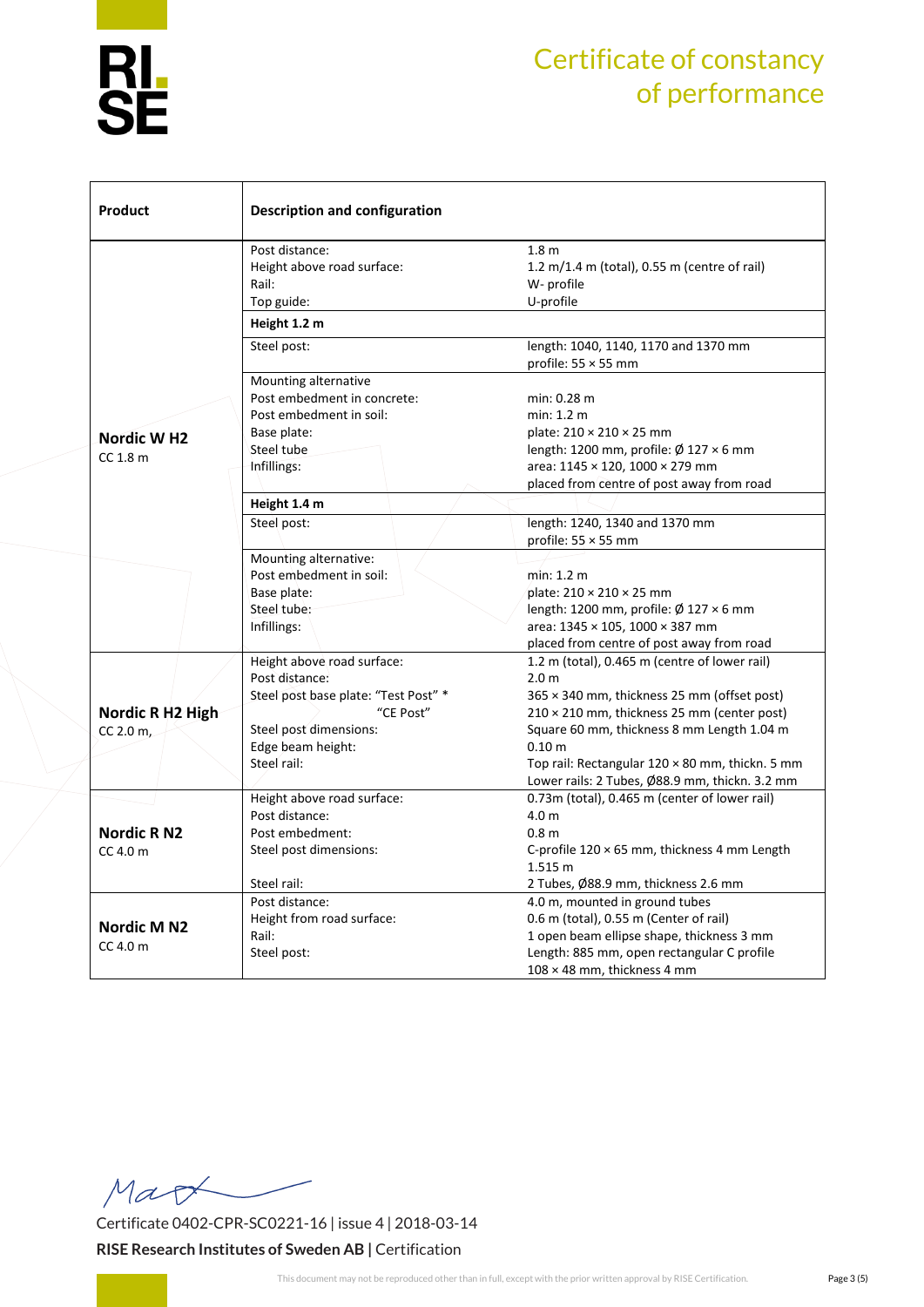

### **Performance**

**Classification according to EN 1317-5:2007+A2:2012/AC:2012 (EN 1317-2:2010)**

| Product                                                                                    | Containment<br>level | Impact<br>severity level | <b>Normalized</b><br>working width,<br>class [m] | <b>Normalized</b><br>dynamic<br>deflection, [m] | <b>Normalized</b><br>vehicle<br>intrusion class,<br>[m] |
|--------------------------------------------------------------------------------------------|----------------------|--------------------------|--------------------------------------------------|-------------------------------------------------|---------------------------------------------------------|
| Nordic K N2*<br>$CC2$ m                                                                    | N <sub>2</sub>       | A                        | W5(1.7)                                          | 1.5                                             | NA                                                      |
| Nordic K N2*<br>$CC4$ m                                                                    | N <sub>2</sub>       | A                        | W6(2.0)                                          | 1.9                                             | <b>NA</b>                                               |
| Nordic SF N2*<br>$CC4$ m                                                                   | N2                   | A                        | W3(1.0)                                          | 1.0                                             | NA                                                      |
| Nordic SF H2 High*<br>$CC 2m h = 1.2 m$<br>Raised edge beam 100 mm<br>Post with base plate | H <sub>2</sub>       | B                        | W2(0.8)                                          | 0.5                                             | VI3(0.9)                                                |
| Nordic SF H2 High<br>$CC 2m h=1.2 m$<br>Roadway level<br>Post with base plate              | H2                   | $\mathsf{B}$             | W <sup>2</sup> (0.8)                             | 0.6                                             | VI3(0.9)                                                |
| Nordic SF H2 High<br>$CC 2m h=1.2 m$<br>Roadway level<br>Post In soil                      | H <sub>2</sub>       | B                        | W2(0.8)                                          | 0.6                                             | VI3(0.9)                                                |
| Nordic SF H2 High<br>CC $2m h=1.4 m$<br>Raised edge beam 100 mm<br>Post with base plate    | H <sub>2</sub>       | B                        | W2(0.8)                                          | 0.6                                             | VI3(0.9)                                                |
| Nordic SF H2 High<br>$CC 2m h=1.4 m$<br>Roadway level<br>Post with base plate              | H2                   | B                        | W2(0.8)                                          | 0.6                                             | VI3(0.9)                                                |
| Nordic SF H2 High<br>CC 2m h=1.4 m<br>Roadway level<br>Post In soil                        | H2                   | B                        | W2(0.8)                                          | 0.6                                             | VI3(0.9)                                                |
| Nordic W N2*<br>$CC2$ m                                                                    | N <sub>2</sub>       | Α                        | W4(1.1)                                          | 0.9                                             | <b>NA</b>                                               |
| Nordic W N2*<br>CC 4 m                                                                     | N <sub>2</sub>       | Α                        | W5(1.7)                                          | 1.5                                             | <b>NA</b>                                               |
| Nordic W H2 High<br>CC 2.0 m                                                               | H2                   | B                        | W2(0.7)                                          | 0.5                                             | VI4(1.1)                                                |
| Nordic W H2*<br>CC 1.8 m, h= 1.2 m<br>Raised egde beam<br>Post casted in concrete          | H2                   | B                        | W3(1.0)                                          | 0.8                                             | VI3(1.0)                                                |

 $M$ at

Certificate 0402-CPR-SC0221-16 | issue 4 | 2018-03-14

**RISE Research Institutes of Sweden AB |** Certification